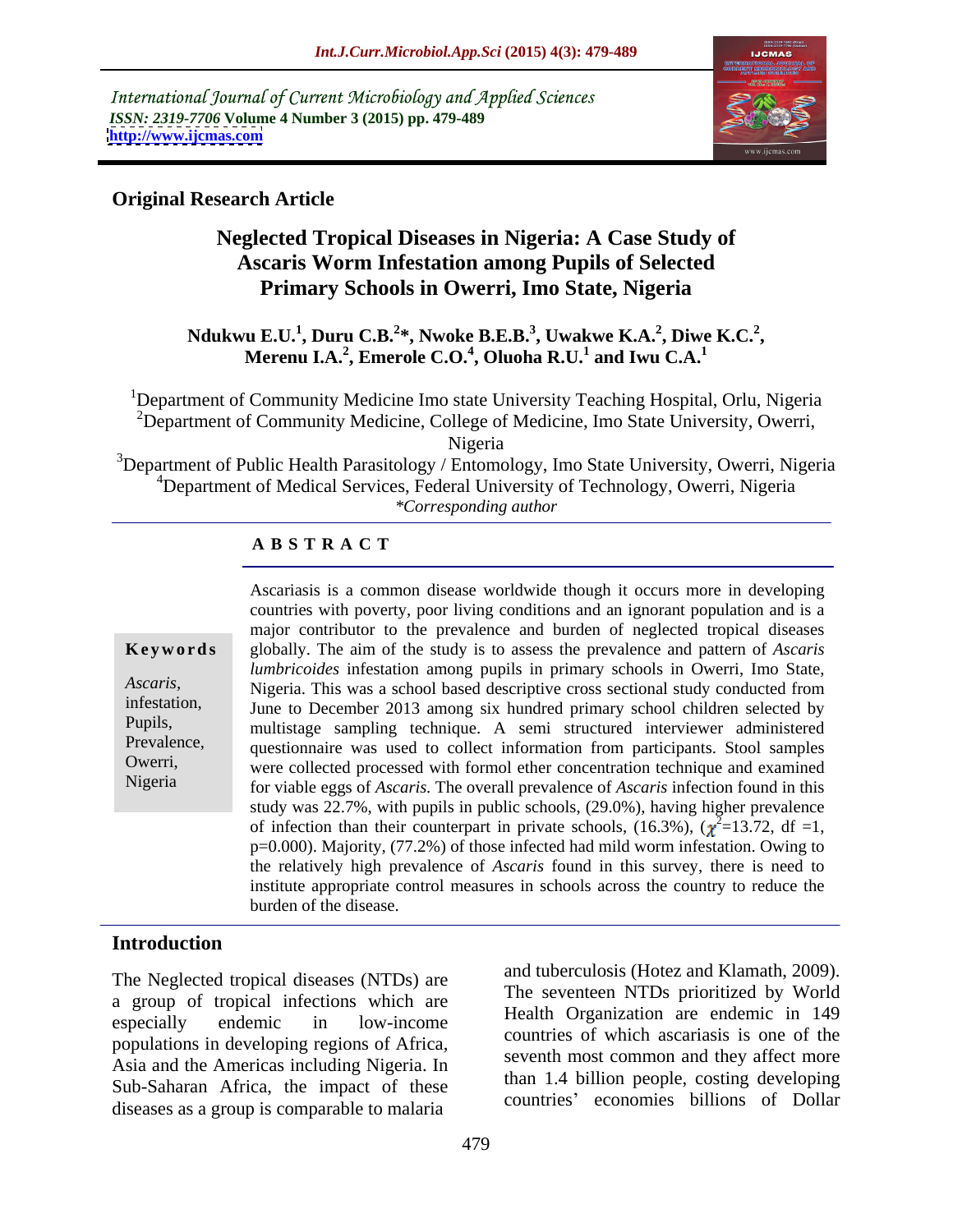every year (WHO, 2013). NTDs are the *al.*, 2007 Oyibo *et al.*, 2011; Adeyeba and most common afflictions of the World Akinlabi, 2002). Similar parasitological poorest people, those who subsist on less surveys of soil transmitted helminthic than 1.25 Dollar per day. They infect one in infections among school children in other six people, including more than half a billion parts of Nigeria revealed prevalence rates children around the world (WHO, 2013; Global Network, 2014). NTDs kill an year and individuals are often affected with more than one parasite or infestation (CDC, helminthes of which *Ascaris* is the commonest, constitute a major public health and developmental challenges in the vast Thus, the objective of this study was to majority of developing tropical and sub-identify the prevalence and pattern of tropical regions of the world (WHO, 2002). distribution of *Ascaris* infection among

Ascariasis an intestinal parasitic infection caused by *Ascaris lumbricoides,* a round worm belonging to the soil transmitted helminthes is a major contributor to the prevalence and burden of NTDs worldwide. Owerri is the capital city of Imo State, a Ascariasis is a common disease worldwide, South Eastern State in Nigeria. It is located but its prevalence is more in the developing at latitude  $58^{\circ}$   $22^{\prime\prime}$   $50^{\circ}$   $23'$  Nand longitude  $7^{\circ}$ countries with poverty, poor living  $2'' 149^{\circ} 33'N$ . Owerri consists of three Local conditions and an ignorant population. It affects all humans especially children from age six to twelve years and is estimated to affect about 1 billion people worldwide boundation of about 400,000 and (GNNTD, 2014; Easy *et al.,* 2010). The approximately40square miles (100sq.km) in prevalence rates of soil transmitted area (NPC, 2006). Owerri is bordered by the infections in studies around Nigeria was Otamiri River to the East and Nworie River high, 16.9% and 38.5% were reported in the to the South. The climate is tropical and the South East while figures as high as 64.0% vegetation is characteristic of the rain forest was reported among school children in the with an annual rain fall of about 2500 mm,

greater than 68% (Dada *et al.,* 2005)

estimated 534,000 people worldwide every The world health organization (2001) noted 2011). While NTDs rarely cause death, they means of periodic chemotherapy using can cause significant disability that persists effective drugs and deworming campaign for a lifetime. They can cause fatigue, targeted at high risk groups such as school blindness, and disfigurement. Sufferers miss aged children (Oyibo *et al.,* 2011). school, are unable to work, or are too Ascariasis is perhaps not neglected because embarrassed to seek medical care. By it is a disease of the forgotten poor but also diminishing quality of life and opportunities for its low fatality that calls for less global to succeed, NTDs can reinforce the cycle of attention. However, its morbid tendency will poverty among the world's disadvantaged remain if faeces is not properly disposed off populations (NIAID, 2014). Helminthic and awareness of its damages not harped on infestations caused by soil transmitted to children, their mothers, and global health that the morbidity due to these infections can be controlled at a reasonable cost by leaders.

> school children in selected schools in Owerri, Imo State, Nigeria.

## **Materials and Methods**

South West regions of the country (Uneke *et* and average atmospheric temperature of at latitude 58° 22″ 50° 23′ Nand longitude 7°<br>2″ 149° 33′N. Owerri consists of three Local Government Areas which include Owerri Municipal, Owerri North and Owerri West. It is an urban town and has an estimated population of about 400,000 and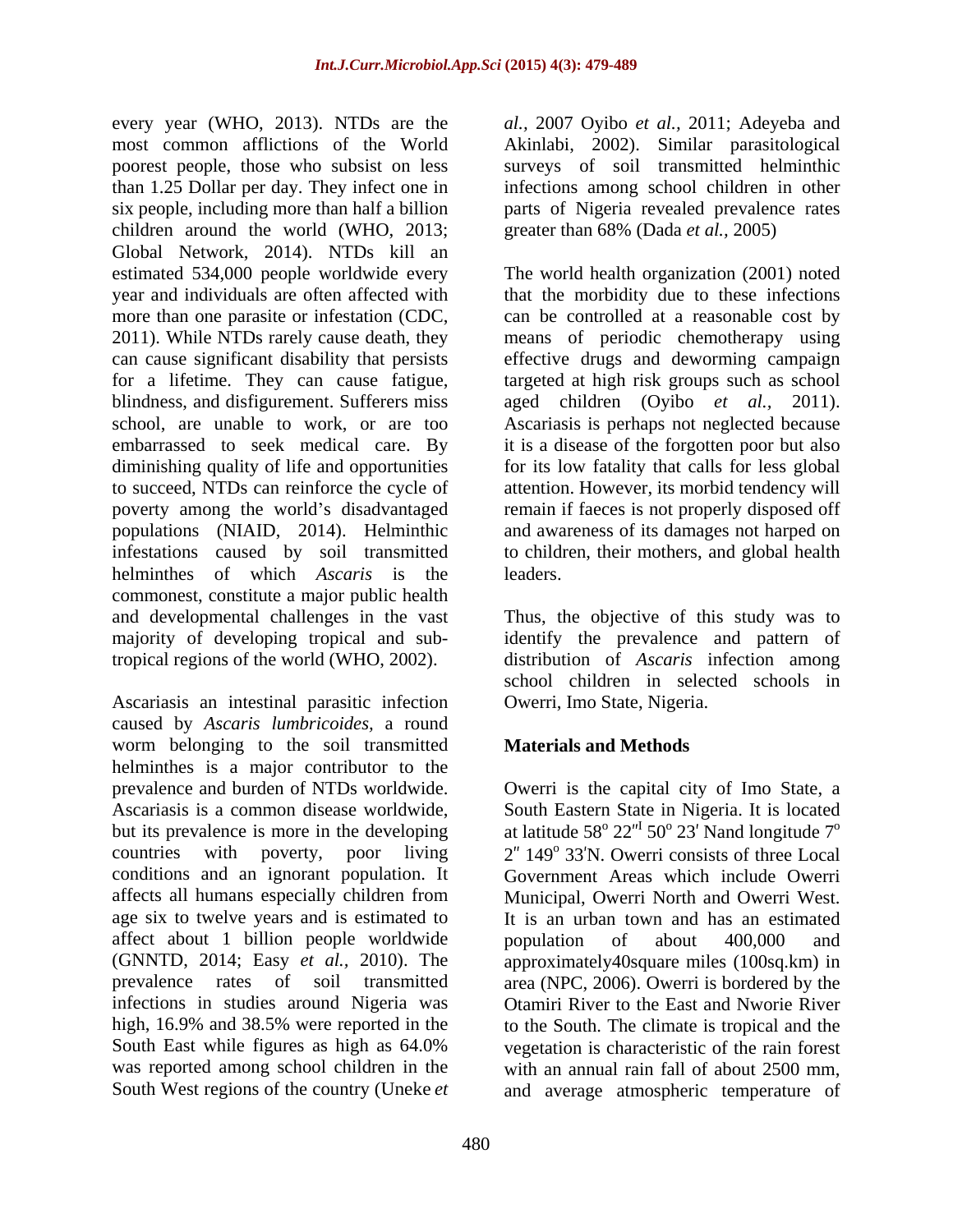30°C. Civil service, trading and farming are

The predominant source of water is Bore hole, owned mostly by individuals and the main sewage systems are flush to septic piped sewage system. Both open bush defecation and "Package system"; where collected in waste bins located visibly along schools in Owerri. A total of 10 schools

study is a school based descriptive cross sectional survey of the prevalence and the ten schools. The pupils were pattern of *Ascaris lumbricoides* infection among pupils in selected primary schools in the classes in each of the schools. One arm

agreed to participate in the survey were enrolled and studied. Those who refused to schools were not studied. The structured interviewer administered

pupils, 300 each from both public and personal and environmental hygiene

the major occupation of the people and the margin  $= 0.05$ ;  $p =$  proportion of target dominant tribe is Ibo. population estimated to have a particular Where  $n =$  sample size;  $E =$  Tolerable error characteristics (10.9%);  $q = 1-p = 1-0.11 =$  $0.89$ ; while  $Z=$  standard normal deviate at 95% confidence interval set at 1.96.

tanks, pour flush to pit latrine, VIP toilet and A multistage sampling technique was used pit latrines. There has never been a centrally to select a total of 600 participants who nylon bags are used to contain faeces and public and private primary schools. The thrown into refuse bin are sparingly second stage involved the selection of practiced (Osundu, 2004). Wastes are schools to be studied from the list of primary major roads and are evacuated by refuse each from public and private schools were trucks to open dumps situated in the suburb selected from the sampling frame of schools by a government agency. in Owerri using simple random sampling by **Study design and study population:** The the selection of the individual participants. Owerri, Imo State, Nigeria. in each stratum of classes was randomly **Inclusion and exclusion criteria:** Only method was used to select the final pupils in the selected primary schools who participants using the class registers of the participated in the survey. The first stage involved the stratification of the schools into schools in Owerri. A total of 10 schools balloting. The third and final stage involved Sixty participants were studied in each of the ten schools. The pupils were proportionately allotted to each stratum of the classes in each of the schools. One arm selected and systematic random sampling children in the selected schools.

participate and pupils from non-selected **Data collection and analysis**: A semi- **Sample determination and Sampling** information on the socio-demographic and **technique:** A minimum sample size of 600 household characteristics of participants, private schools was obtained using the practices. Early morning stool specimens Cochran formula for cross sectional survey were collected using specimen cups and and population above 10,000 and attrition applicator stick. This was done by the rate of 20%. Prevalence rate of *Ascaris* teachers and parents, who were taught on infection of 10.9% recorded in previous how to collect the stool specimen of their study was used (Oyibo et al, 2011). wards. Stool samples where preserved in Substituting for the formula below; 10% formol saline. Stool was examined by  $n = \frac{Z^2 pq}{\text{sign}}$  saline and then with formol ether  $E<sup>2</sup>$  concentration technique using 10% formol structured interviewer administered questionnaire was used to obtain personal and environmental hygiene direct examination techniques using normal concentration technique using 10% formol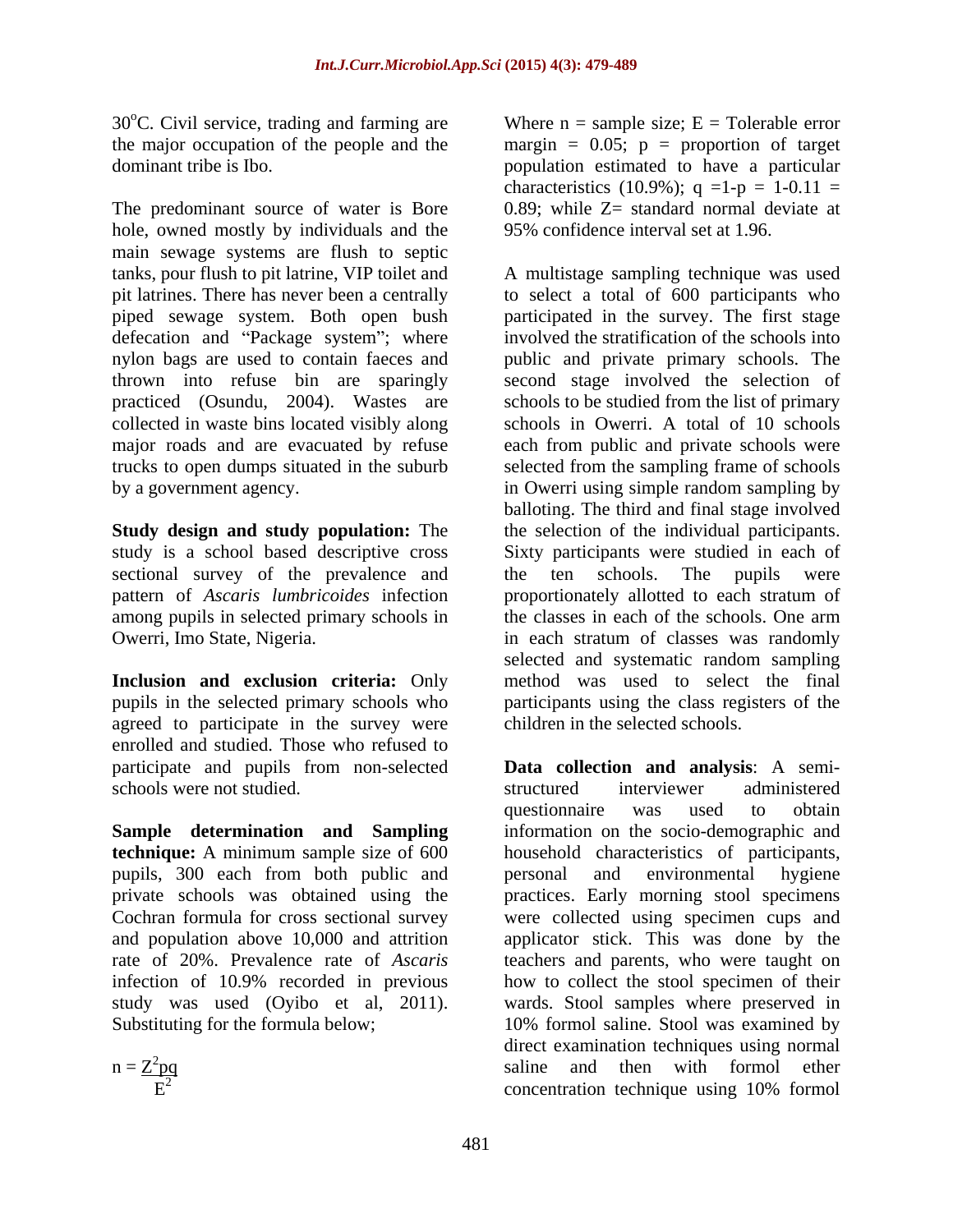water/ether. Both were viewed pupils, were dirty hands in both public, lens for viable Ova of *Ascaris* (Monica, field of view was seen and severe intensity,  $p=0.000^{\degree}$ ). Abdominal pain was the

**Ethical Approval:** Ethical approval was  $(x^2=3.15, df = 6, p=0.076)$ . The main source were administered and stool specimen private,  $(32.7\%)$ . The difference was carefully explained to the parents and

attaining secondary, 238 (39.7%) and tertiary, 256 (42.7%) education. About 25% (147) of the pupils were from social class I

microscopically at X 10 and X 40 objective (33%) and private (62.0%) schools, this was 2003). The result was reported as (+ve) for vegetable (30%), among pupils in public presence of ova, while intensity was schools and intake of dirty/contaminated reported as; mild intensity (+ve) if one water (16.0%), in those from private viable ovum per 100 field of view was seen, schools. This variation in response was moderate intensity (2 +ve), if 2 ova per 100 statistically significant  $(x^2=31.25, df=4,$ (3+ve) if three or more ova per 100 field of commonest symptom mentioned by pupils view was seen. Data analysis was done in both public (18.27%), and private using computer software (EPI-INF7.1). (18.0%) schools, this was followed by Frequency table and graphs were generated a nausea (18.3%), and vomiting (17.7%), and chi-square test of significance was used among pupils in public schools, and watery to test association between variables. P- stool (15.3%), and nausea (15.0%) among value was set at 0.05. pupils from private schools. This variation obtained from the Ethics Committee of the of information about *Ascaris* worm was State Ministry of Education. Also written gotten by pupils in both schools from their approval was obtained from the heads of the school teachers [public (50.0%) and private schools studied. Before the questionnaires (60.7%)} and mothers, {(public,(40%) and collected, the concept of the study was statistically significant  $(x^2 = 8.62, df = 2, p=$ teachers of the participating children and practice among pupils in public schools was written consent obtained from them. <br>the use of VIP latrine, (59.0%), while water **Results and Discussion** private schools (93.0%). Some students The mean age of participants in this study schools. This difference in use was was 8.5 $\pm$ 0.03 years with a male to female statistically significant ( $x^2 = 219.91$ , df=1, ratio of 1:1.1. Equal numbers of pupils were  $p=0.000$ , Regular hand washing was the studied in both private and public primary main method of prevention practiced among schools with a majority of their mothers the pupils in all the schools (50.0%), though followed by ingestion of unwashed Abdominal pain was ). Abdominal pain was the in response was not statistically significant,  $(x^2=3.15, df = 6, p=0.076)$ . The main source private,(32.7%)]. The difference was 0.003). The main method of fecal disposal closet was commonly used by pupils in (6.0%) practiced open defecation in public some significant variation exist,  $\mathbf{x}^2 = 81.14$  $df = 2$ ,  $p = 0.000$ ).

and II (Table 1). The overall prevalence of ascariasis Table 2 revealed that majority of the pupils majority of those infected having mild in both public 183 (61.0%) and private, 193 (77.2%) to moderate (16.9%) infestation (64.0%) have seen *Ascaris* worm before and (Figure I and II). Pupils in public schools were able to describe it as being round and have higher prevalence of *Ascaris* infection long. The commonest vehicles for (29.0%) than their counterparts from private transmission of the worm mentioned by the schools (16.3%). The difference wasinfection found in the study was 22.7% with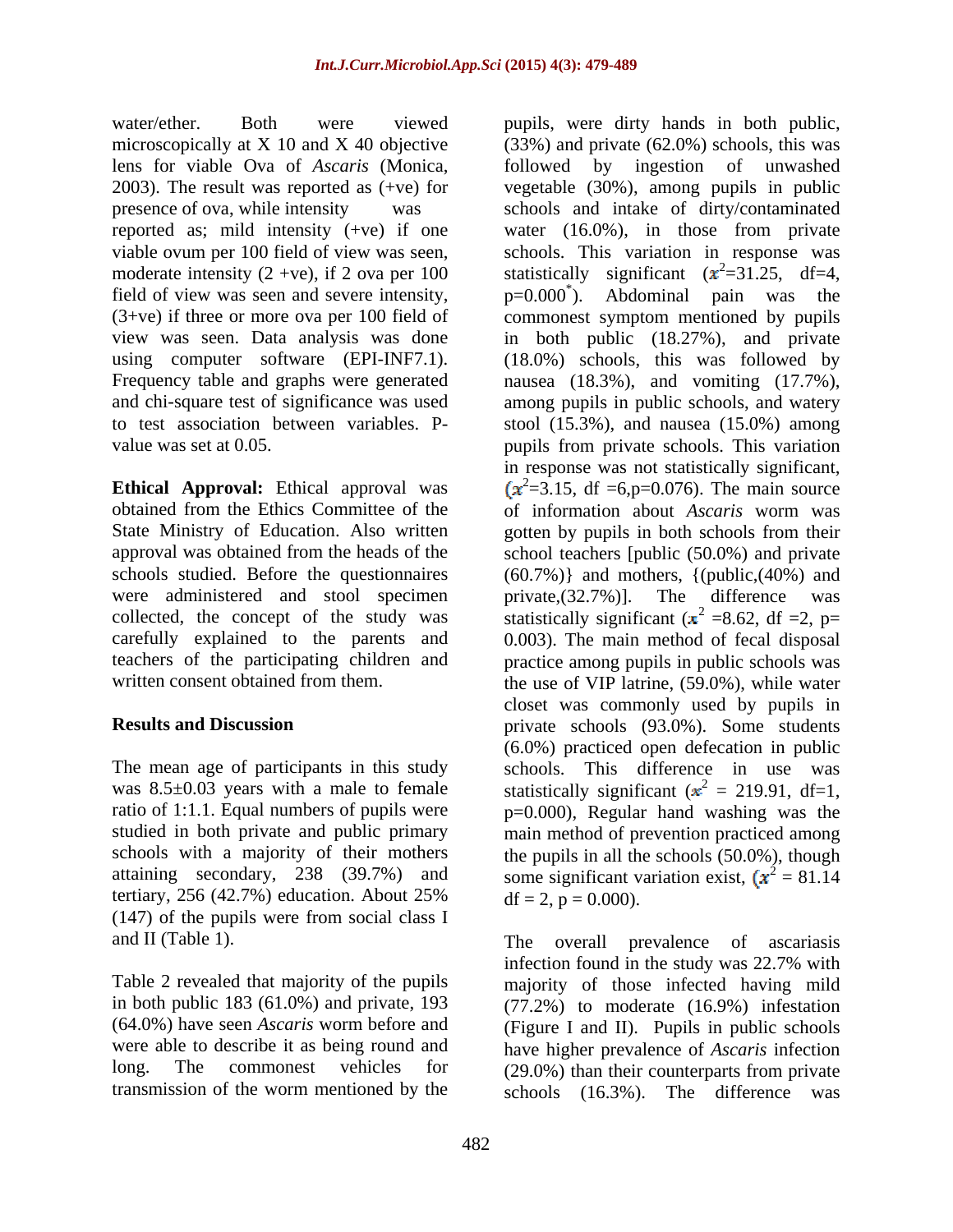statistically significant ( $x^2 = 13.72$ , df = 1, p = 0.000\*). The intensity of ascariasis infestation varied a little, with public schools having higher moderate (18.4%), to vehicle of transmission. This poor heavy, (19.2%), infestation while their counterparts in the private schools have higher occurrence of mild infestation (85.9%). This variation was not statistically significant  $(x^2 = 3.15, df = 1, p = 0.076)$ . disease. Also the pupils received Age had no significant effect on the information mostly from their mothers and prevalence of ascariasis among pupils, aged, 5–8 years (24.7%) ( $\mathbf{x}^2$  1.38, df = 1, p = 0.239), but the intensity of infestation varies significantly, with pupils in lower age group having higher occurrence of mild infestation counterpart in the higher age group which had higher occurrences of moderate (29.7%), and heavy, (7.8%), infestation  $(x^2=$ 10..30, df =1,  $p = 0.001^{\degree}$ ). There was a higher prevalence of worm infestation in 4.01, df = 1,  $p = 0.045^{\degree}$ , though the pattern of intensity was similar with more than twothird of cases in both sexes having mild worm infestation. Least prevalence of ascarisis occurred in pupils from high social class families; I (14.3%), and II (16.7%)  $(x^2$  families that may also have poor hygienic  $-9.41$  df  $-5. p - 0.002^{\circ}$  while intensity of practices which encourages disease worms infestation increases with decreasing transmission. lower social classes ( $x^2 = 9.40$ , df = 4, p =

The overall prevalence of ascaris found in this study was high 22.7%. This was consistent with findings from other studies in Nigeria (Uneke *et al.,* 2007; Oyibo *et al.,* 2011; Dada *et al.,* 2005; Adeyeba and Akinlabi, 2002). Also recent estimates indicate that ascaris lumbricoides is the most encountered soil transmitted helminthes in the tropics. This high prevalence found in this study will likely be due to poor hygiene practices among the pupils which enhanced egg transmission. Also the knowledge of the

Age had no significant effect on the information mostly from their mothers and though it was slightly higher among those quality of information given and the method 1.38,  $df = 1$ ,  $p =$  of teaching applied which can greatly pupils about the main vehicle for the transmission of the worm was poor as only a few of them mentioned faeces as the main vehicle of transmission. This poor knowledge about the vehicle of transmission coupled with insanitary method of faecal disposal and preventive practices played an enormous role in the transmission of the disease. Also the pupils received teachers, the problem could lie on the influence learning.

(90.3%), when compared with their Saharan African and children constitute the = pupils (29.0%) than in private school pupils \* ). There was a (16.3%). This could be attributed to males, 26.2%, than females, 19.4%  $(x^2$  personal hygiene practices observed by = personal hygiene practices observed by \* ), though the pattern pupils in the schools as seen in the finding  $= 9.41$ , df  $= 5$ ,  $p = 0.002^*$ , while intensity of practices which encourages disease Ascariasis causes considerable illness in sub highest group at risk. The prevalence of ascariasis was higher among public school differential environmental sanitation and of the study that some pupils in the public schools defecate in the open with greater proportion of them using VIP Latrines which could likely be shared with other families that may also have poor hygienic practices which encourages disease transmission.

0.002\* ). Higher prevalence of ascariasis was seen among pupils aged 5-8 years (24.7%), this finding was also reported by Ekpenyong *et al.* (2008), Amadi *et al.* (2010), Sowemimo and Asaolu (2011) and Stephenson *et al.* (2000). The difference noted between the different age groups could be immune related or due to ignorance of the younger age group to both personal hygiene and mode of worm transmission.

> Sex related prevalence rate was higher for male than females, agreeing with Oyibo *et al.* (2011), Amadi *et al.* (2010) and Narian *et*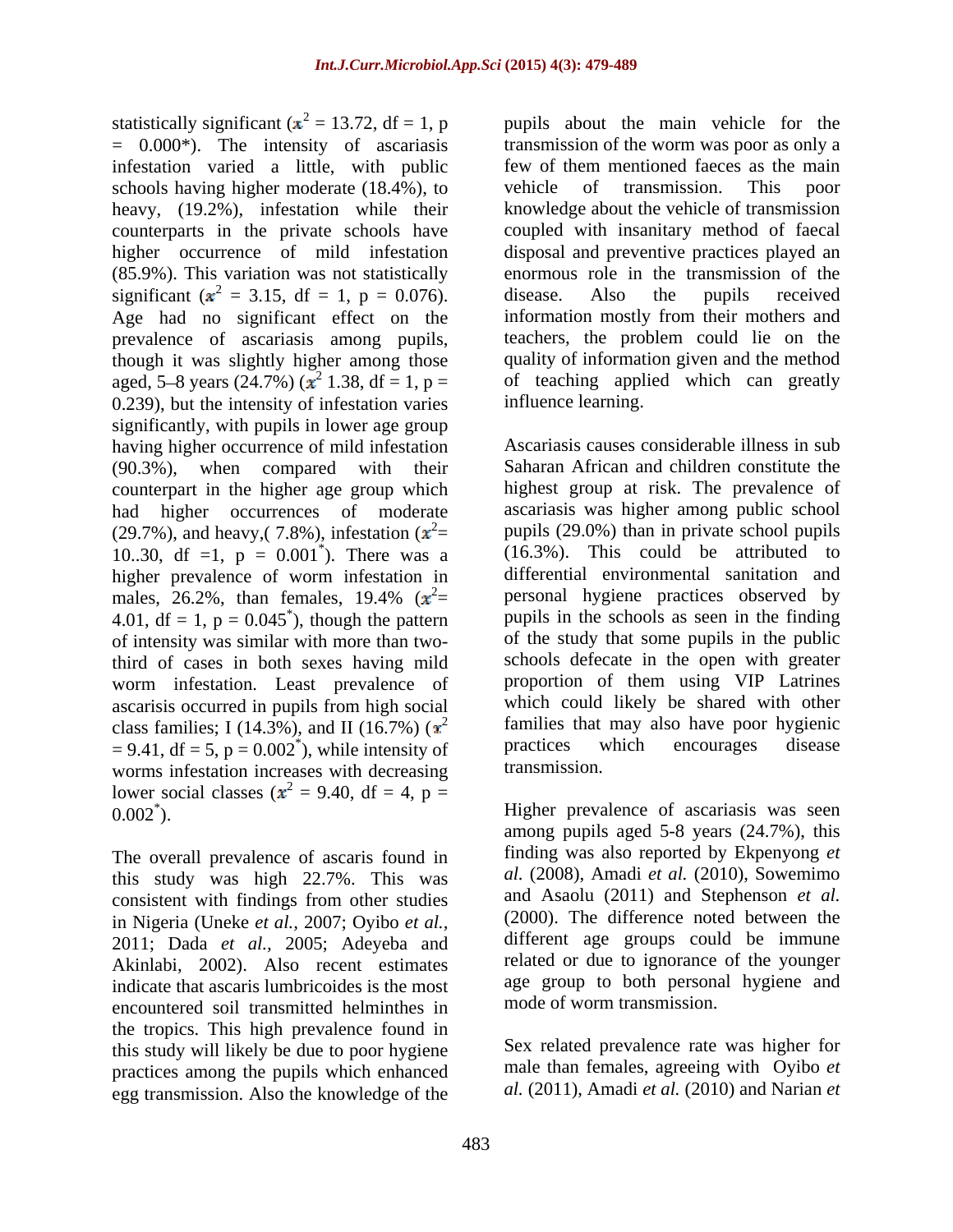exposure, noting that females paid greater attention to hygiene than males, in addition males are involved in more risky behaviours. This finding however contrasts al. (2000), who implicated level of which did not report a statistically exposure, noting that females paid greater significant difference in the prevalence of attention to hygiene than males, in addition helminthic infect

al. (2000), who implicated level of which did not report a statistically significant difference in the prevalence of helminthic infections between male and female children (Uneke *et al.,* 2007)

### **Table.1** Socio-demographic and economic characteristics of participants

| Socio-demographic                    | Frequency | Percentage                                           |
|--------------------------------------|-----------|------------------------------------------------------|
| <b>Characteristics</b>               | $n=600$   |                                                      |
| <b>Sex</b>                           |           |                                                      |
| Male                                 | 290       | 48.3                                                 |
| Female                               | 310       | 51.7                                                 |
| Total                                | 600       | 100.0                                                |
| Age Group (yrs)                      |           |                                                      |
| $5 - 8$                              | 291       | 48.5                                                 |
|                                      | 309       |                                                      |
| $9-12$<br>Total                      | 600       | $\begin{array}{c} 51.5 \\ 100.0 \end{array}$         |
| Mean age 8.56±0.03                   |           |                                                      |
| Type of school                       |           |                                                      |
|                                      |           |                                                      |
| Public                               | 300       | $\begin{array}{c} 50.0 \\ 50.0 \\ 100.0 \end{array}$ |
| Private                              | 300       |                                                      |
| Total                                | 600       |                                                      |
| <b>Level of Education Of mothers</b> |           |                                                      |
| None                                 |           | $0.5\,$                                              |
| Primary                              | 10.3      | 17.1                                                 |
| Secondary                            | 238       | 39.7                                                 |
| Tertiary                             | 256       | 42.7                                                 |
| Total                                | 600       | 100.0                                                |
| <b>Social class</b>                  |           |                                                      |
| (Class I)                            | 63        | 10.5                                                 |
| Class $\rm II$                       | 84        | 14.0                                                 |
| Class III N                          | 130       | 21.7                                                 |
| Class III M                          | 121       | 20.2                                                 |
| Class VI                             | 95        | 15.8                                                 |
| Class V                              | 107       | 17.8                                                 |
| Total                                |           |                                                      |

N=Non Manual, M=Manual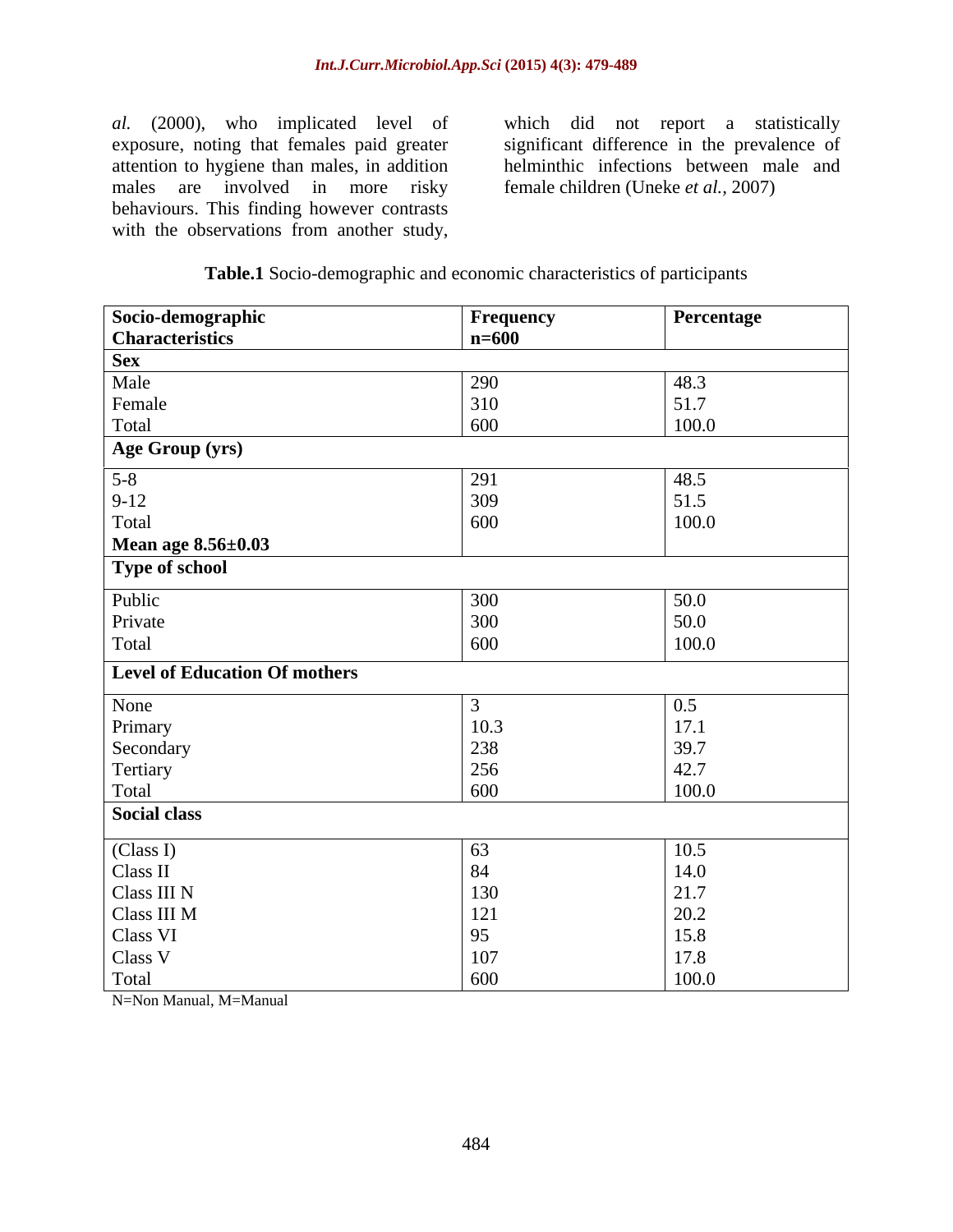|                                           | <b>Public</b> | Private      | <b>Total</b> | $\mathbf{x}^2$ /p-value |  |  |
|-------------------------------------------|---------------|--------------|--------------|-------------------------|--|--|
| <b>Variable</b>                           | FREQ $(\%$    | FREQ $(\% )$ | FREQ $(\% )$ |                         |  |  |
| Have you seen Ascaris worm n(600)         |               |              |              |                         |  |  |
| Yes                                       | 183(61.0)     | 193 (640)    | 376 (62.7)   | 0.712                   |  |  |
| No                                        | 117(39.0)     | 107(36.0)    | 224(37.3)    | $df=1$                  |  |  |
| Total                                     | 300(100.0)    | 300 (100.0)  | 600(100.0)   | $p=0.398$               |  |  |
| Main Vehicle for Transmission n= 600      |               |              |              |                         |  |  |
| Dirty Hands                               | 100(33.3)     | 186(62.0)    | 326(54.3)    | 31.25                   |  |  |
| Dirty water                               | 80(27.0)      | 48(16.0)     | 128(21.3)    | $df=4$                  |  |  |
| Unwashed fruits/vegetable                 | 90(30.0)      | 24(8.0)      | 114(19.0)    | $p=0.000*$              |  |  |
| Faeces                                    | 20(6.0)       | 26(9.0)      | 46(7.7)      |                         |  |  |
| Cold food                                 | 10(3.3)       | 22(7.3)      | 32(5.3)      |                         |  |  |
| Total                                     | 300(100.0)    | 300(100.0)   | 600(100.0)   |                         |  |  |
| Commonest symptom Known by pupils (n=600) |               |              |              |                         |  |  |
| Abdominal pain                            | 56(18.7)      | 54(18.0)     | 110(18.3)    | 3.15                    |  |  |
| Nausea                                    | 55(18.3)      | 45(15.0)     | 100(16.7)    | $df=6$                  |  |  |
| Vomiting                                  | 53(17.7)      | 37(12.3)     | 90(15.0)     | $p=0.076$               |  |  |
| Noisy Stomach                             | 42(14.0)      | 39(13.0)     | 81(13.5)     |                         |  |  |
| Watery stool                              | 30(10.0)      | 46(15.3)     | 76(12.6)     |                         |  |  |
| Loss of appetite                          | 34(11.3)      | 40(13.3)     | 74(12.3)     |                         |  |  |
| <b>Blood</b> loss                         | 30(10.0)      | 39(13.0)     | 69(11.5)     |                         |  |  |
| Total                                     | 300(100.0     | 300(100.0)   | 600(100.0)   |                         |  |  |
| Main source of information (n=600)        |               |              |              |                         |  |  |
| School (Teacher)                          | 150(50.0)     | 182(60.7)    | 332(55.3)    | 8.62                    |  |  |
| Mother                                    | 120(40.0)     | 98(32.7)     | 218(36.3)    | $df=2$                  |  |  |
| Father                                    | 30(10.0)      | 17(5.6)      | 47(7.8)      | $p=0.003*$              |  |  |
| Mass media                                | 0(0.0)        | 3(1.0)       | 3(0.5)       |                         |  |  |
| Total                                     | 300(100.0)    | 300(100.0)   | 600(100.0)   |                         |  |  |
|                                           |               |              |              |                         |  |  |
| Main method of fecal disposal             |               |              |              |                         |  |  |
| Water closet system                       | 106(35.0)     | 280(93.0)    | 386(64.3)    | 219.90                  |  |  |
| <b>VIP</b> Latrine                        | 176(59.0)     | 20(7.0)      | 196(32.7)    | $df=1$                  |  |  |
| Open defeacation                          | 18(6.0)       | 0(0.0)       | 18(3.0)      | $p=0.000*$              |  |  |
| Total                                     | 300(100.0)    | 300(100.0)   | 600(100.0)   |                         |  |  |
|                                           |               |              |              |                         |  |  |
| Main Method of prevention practiced       |               |              |              |                         |  |  |
| Regular hand washing/bathing              | 200(67.0)     | 100(33.3)    | 300(50.0)    | 81.14                   |  |  |
| Use of Pipe borne water                   | 82(27.0)      | 100(33.3)    | 118(19.7)    | $df=2$                  |  |  |
| Defeacate only in Toilets                 | 18(6.0)       | 100(33.4)    | 182(30.3)    | $p=0.000*$              |  |  |
| Total                                     | 300(100.0)    | 300(100.0)   | 600(100.0)   |                         |  |  |

**Table.2** Awareness and knowledge of ascariasis infection and fecal disposal method practiced in public and private schools **public** and private schools

 $* =$  significant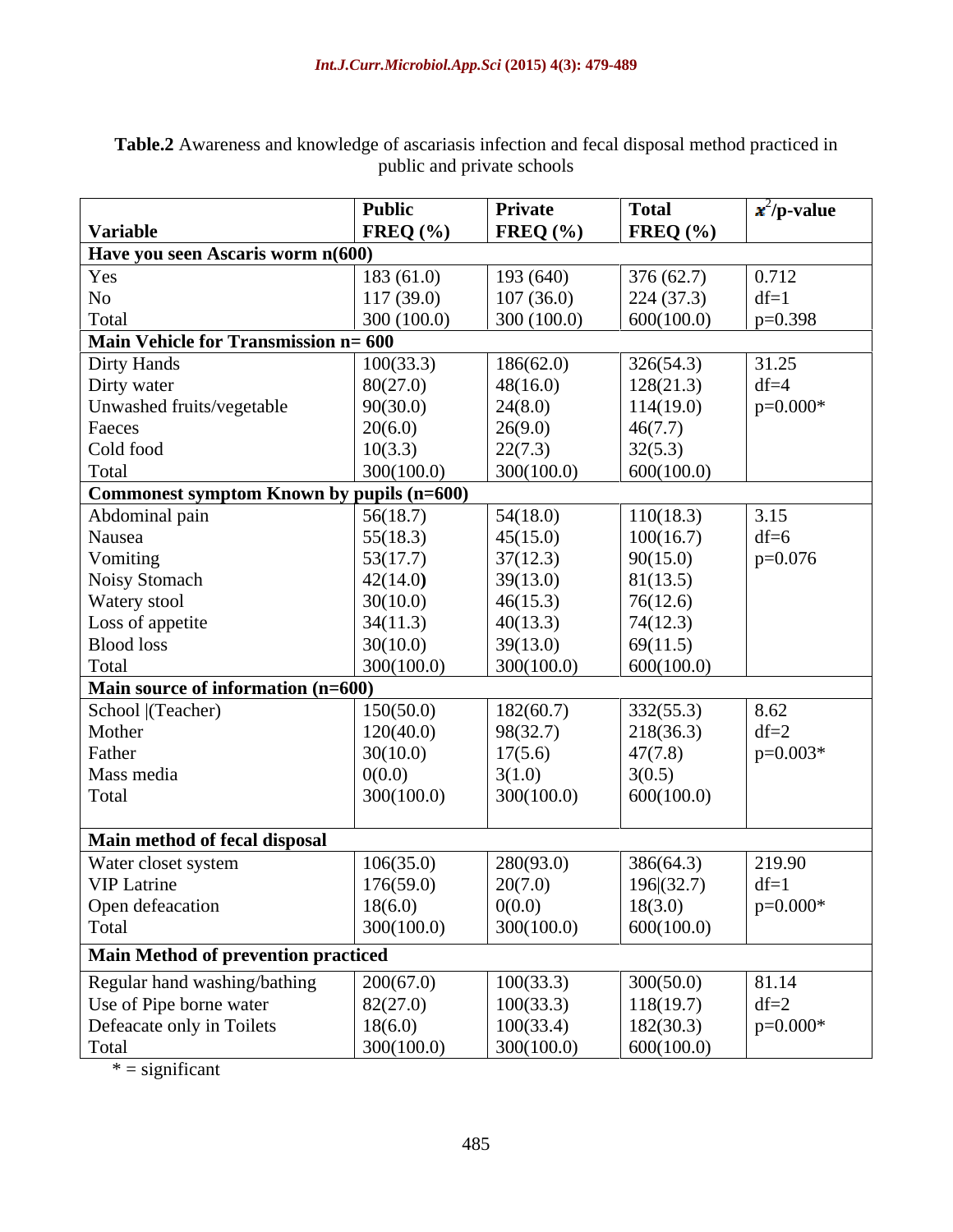**Figure.1** Bar chart showing the prevalence of ascariasis infestation among participants

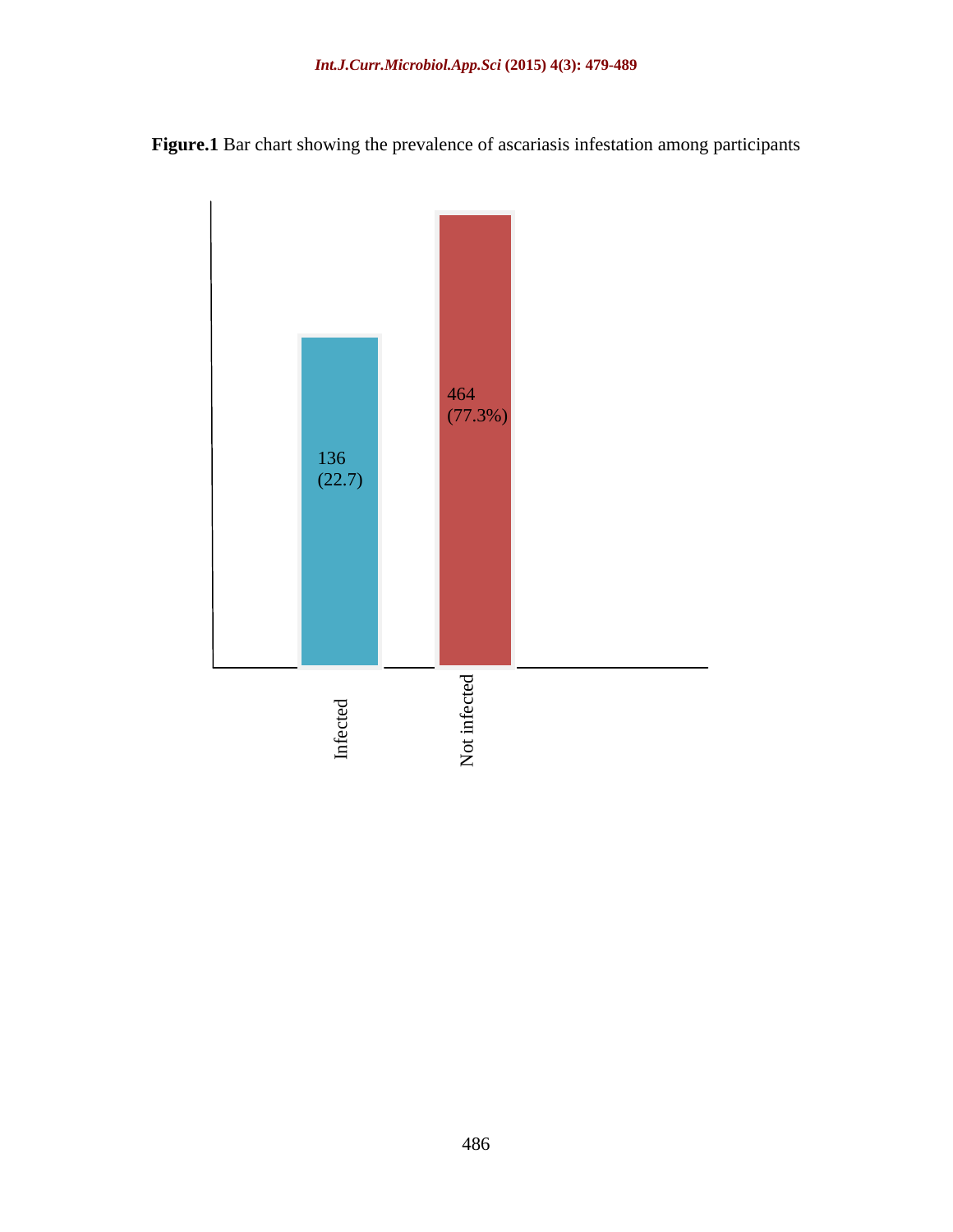



Heavy infestations were reported in only public schools while moderate to heavy Social class of the pupils was associated infestations of worms were significantly with the pattern of prevalence and intensity reported among pupils 9–12 years of age. of infestation. Prevalence and intensity were This level of soil contamination is correlated worse among pupils in lower rung of the to transmission and worm burden. It is likely social strata  $III - V$ . This can be partly that poor hygiene practices in public schools explained by the fact that most of the lower enhanced the chain of transmission. This social class families are less educated, poor, intense infestation has significant adverse attended public schools, lacked access to health outcomes than mild worm clean water and live in overcrowded slums

infestations (Belizaria *et al.,* 2003). with dirty environment and poor sewage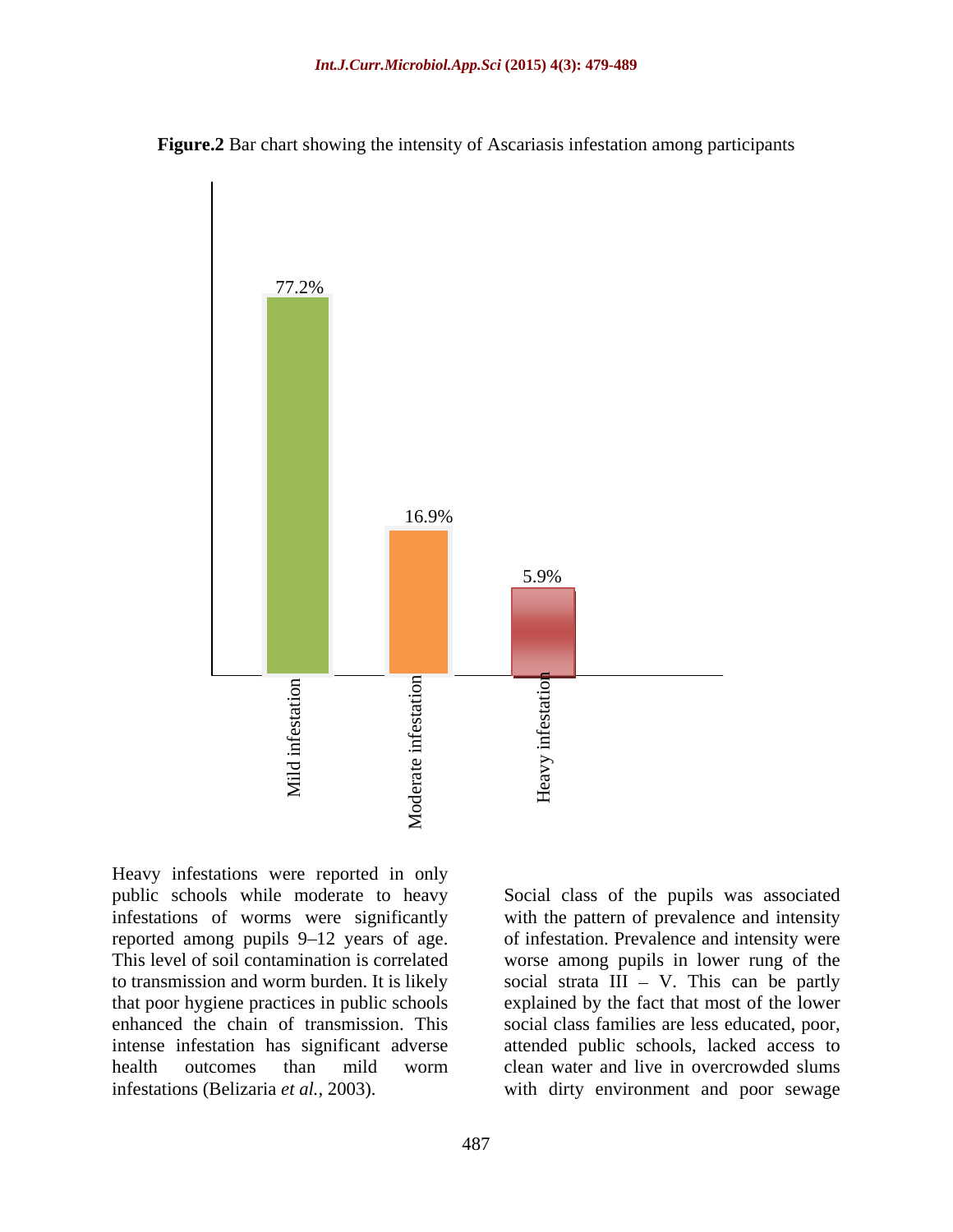disposal which will all enhance disease transmission including *Ascaris* infection.

In conclusion, the prevalence of *Ascaris* 2010. The Influence of community infection was found to be high in this study despite being done in an urban setting and there was also vague knowledge about worm infestation and poor preventive practices. This is of grave public health concern as Belizario, V.Y., Amarillo, M.E., de Leon, worm transmission will continue among W.U., de Los Reyes, A.E., these pupils with attendant problems if no Bugayong, M.G., Macatangay, control measures are instituted. Also school B.J.C. 2003. A comparison of the health programmes which should tackle **the efficacy** of single doses of these issues are almost non-existent in our schools. Based on our findings, there is need diethycarbamazine alone or in to institute appropriate control measures and programmes by the relevant authorities. School health programmes should be  $Org.$ , 81:35–42. instituted and monitored closely by relevant Centers for disease control and prevention authorities for compliance through regular school visitations. The level of infestation can correlate to the level of school sanitation and other infections could also be health  $/ntd$ . Retrieved  $26<sup>th</sup>$ , transmitted including the dreaded Ebola disease that is currently ravaging some Cochran, W.G. 1963. Sampling technique. African countries in the sub-region. Mass deworming of pupils every semester, New York. provision of clean water and adequate toilet Dada, H.O., Oluwatoba, A.O., Falade, C.O. facility including proper refuse and sewage 2005. Prevalence of multiple disposal should be made available in the

The authors wish to acknowledge the assistance given by the school in tropical semi Urban communities. headmasters/headmistresses, teachers and operation of the pupils that took part in this D.C., Solomon, A.W. 2010.

Adeyeba A.O., Akinlabi A.M.J. 2002. Intestinal parasitic infections, among (NTDS)

community, South West Nigeria. *Niger. J parasitol., 23: 11-18.* 

- Amadi, E.C., Ebenizer, A., Azuonwu, O. 2010. The Influence of community ecology and behaviour on the Bionomics of Intestinal helminthiasis in parts of Niger Delta, Nigeria. *Niger. J parasitol.,* 31(2): 79–83.
- W.U., de Los Reyes, A.E., Bugayong, M.G., Macatangay, efficacy of single doses of Albendazole, Ivermectin, and diethycarbamazine alone or in combination against ascaris and *Trichuris spp*. *Bull. World Health Org.*, 81: 35–42.
- 2011. Neglected tropical diseases, CDC Altanta,USA.[\(http://www.cdc/global](http://www.cdc/global) health /ntd/). Retrieved  $26<sup>th</sup>$ , the contract of the contract of the contract of the contract of the contract of the contract of the contract of the contract of the contract of the contract of the contract of the contract of the contract of the contract o health /ntd/). Retrieved 26<sup>th</sup>,<br>November 2014.
- 2 nd edn. John Wiley and sons Inc, New York.
- schools. in a rural community. *Afr. J. Med.* Dada, H.O., Oluwatoba, A.O., Falade, C.O. 2005. Prevalence of multiple intestinal helminthes among children *Sci.,* 34: 263–267.
- **Acknowledgement** Ekpenyong, E.A., Eyo, J.E. 2008. Ekpenyong, E.A., Eyo, J.E. 2008. Prevalence of Intestinal helminthes infection among schooling children *Anim. Res. Int.,* 5(1): 804-810.
- parents of the children studied. Also the co- Feasey, N., Wansbrough-Jones, M., Mabey, study is highly appreciated. Neglected tropical diseases. *Br. Med.* D.C., Solomon, A.W. 2010. *Bull.,* 93: 179–200.
- **References** Global Network for Neglected Tropical Disease Control 2014. The 7 most common neglected tropical diseases (NTDS)

school children in a rural [\(http://www.globalnetwork.org/negle](http://www.globalnetwork.org/negle)